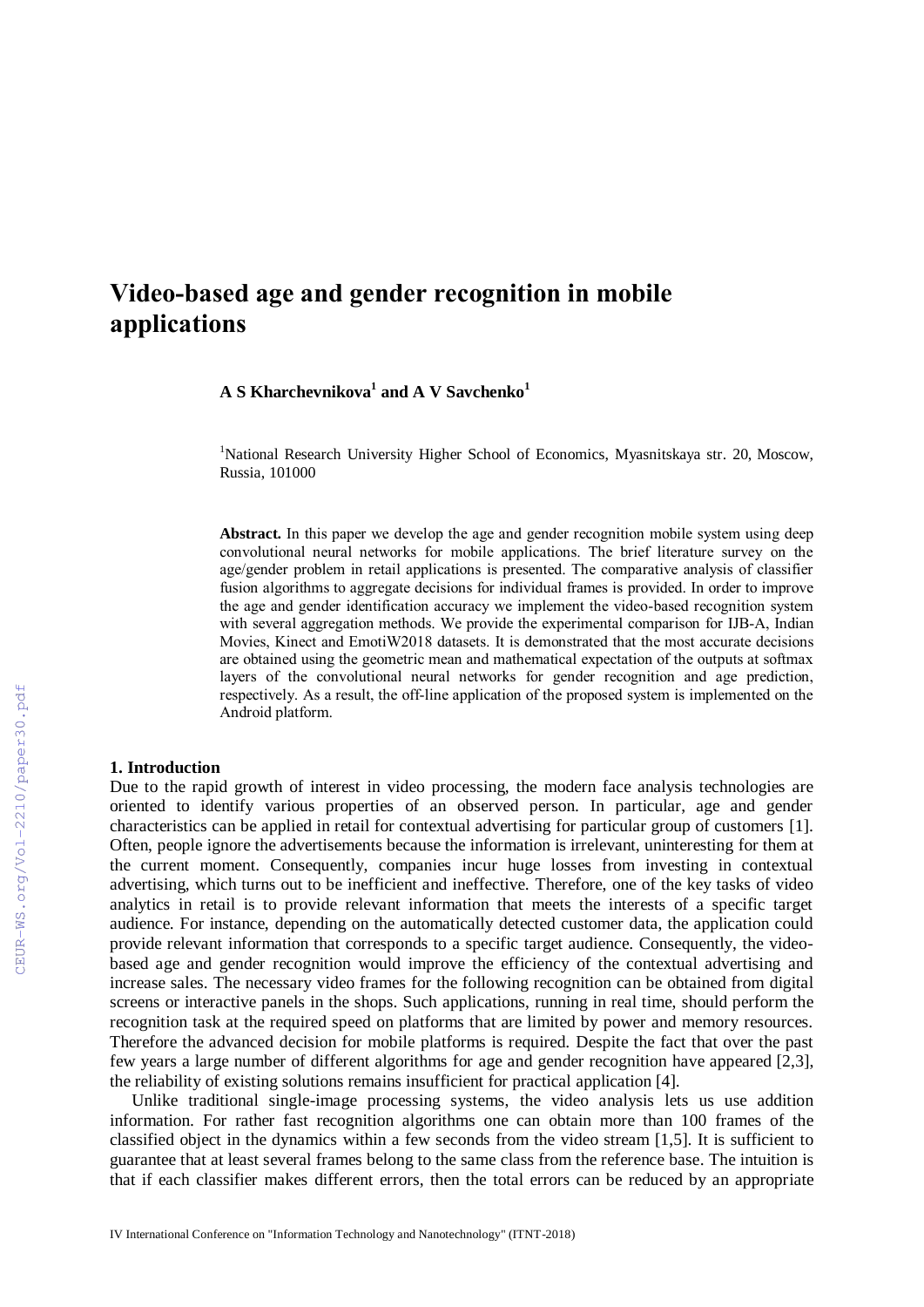combination of these classifiers. Thus, this research work is intended to consider the video-based age and gender recognition task as the problem of choosing the most reliable solution using the classifier fusion (or ensemble) methods [6,7,8]. After a set of solutions for each classifier is obtained, it is necessary to implement a combining function to make a single decision. The most obvious strategy is a simple vote, in which the decision is made in favor of the class with the maximum number of predictions. This paper compares the classifier fusion obtained by traditional averaging of individual decision rules [9] with solutions based on the principle of maximum a posteriori probability [10,11,12].

The rest of the paper is organized as follows. In Section 2 the brief literature survey on age and gender image recognition is presented. In Section 3 we provide classifier fusion solutions and describe the proposed recognition scheme. Experimental results and concluding comments are presented in Section 4 and Section 5 respectively.

## **2. Literature Survey**

The task of classifying a video image of a person is as follows. Initially, each frame  $\{X(t)\},\ X(t)=\left\|x_{\mathcal{U}V}(t)\right\|,t=1,T$  is assigned to one of the *L* classes by feeding the RGB matrix of pixels of a facial image  $X(t)$  to the CNN [4,13]. This deep neural network should be preliminarily trained using the very large dataset of facial images with known age and gender labels. For simplicity, we assume that the video contains only one classified person with a previously selected face area on the frame, so on each image  ${X(t)}$  the face area is detected and left. Based on this, the task of recognizing gender is a typical example of a binary classification [10]. Despite the age prediction is an example of a regression problem, in practice the highest accuracy is achieved when it is assigned to the classification problem with the definition of several age categories  $(L = 8 \text{ in } [14])$ .

The challenge of automatically extracting age and gender related attributes from facial images has received increasing attention in recent few years and the huge number of recognition algorithms has been proposed. Early age estimation methods are based on the calculation of the relationships between different dimensions of facial features. A detailed survey of such algorithms is presented by Kwon [15]. Since this solution requires an accurate calculation of the facial features location, that is a fairly complex problem, they are unsuitable for raw images, video frames. Geng [16] proposes a method for automatic age recognition - AGing pattErn Subspace (AGES), the concept of which is creating an aging pattern. However, the requirements of front alignment of images impose significant restrictions on the set of input parameters. The frequency-based approach is also known among the age identification algorithms. For instance, a combination of biological features of the image is studied by Guo et al. [17] (BIF - Biologically Inspired Features).

Gender recognition for a facial image is a much more simple task, because it includes only  $L = 2$ classes. Hence, traditionally binary classifiers can be applied. Among them, such methods as SVM [20], boosting-based algorithms, and neural networks are widely used.

Unfortunately, the accuracy of traditional methods of computer vision and pattern recognition does not meet the requirements of practical application. With regard to the effectiveness of the convolution neural networks (CNN) implementation, in particular, to classification challenges, Levi [14] provides new insights into the process of solving age and gender recognition problems by applying this method. After that, several other papers have proved the efficiency of deep CNNs in these tasks [21,24,25]. Specifically, deep VGG-16 [22], trained to recognize gender and age by image, is described in [21]. Hence, we will use this deep learning approach in order to recognize age and gender for video data.

### **3. Proposed Algorithm**

The output of the CNN is usually obtained in the Softmax layer that provides the estimation of posterior probabilities  $P(l|X(t))$  for the *t-th* frame belonging to the *l-th* class label from the reference base [27]: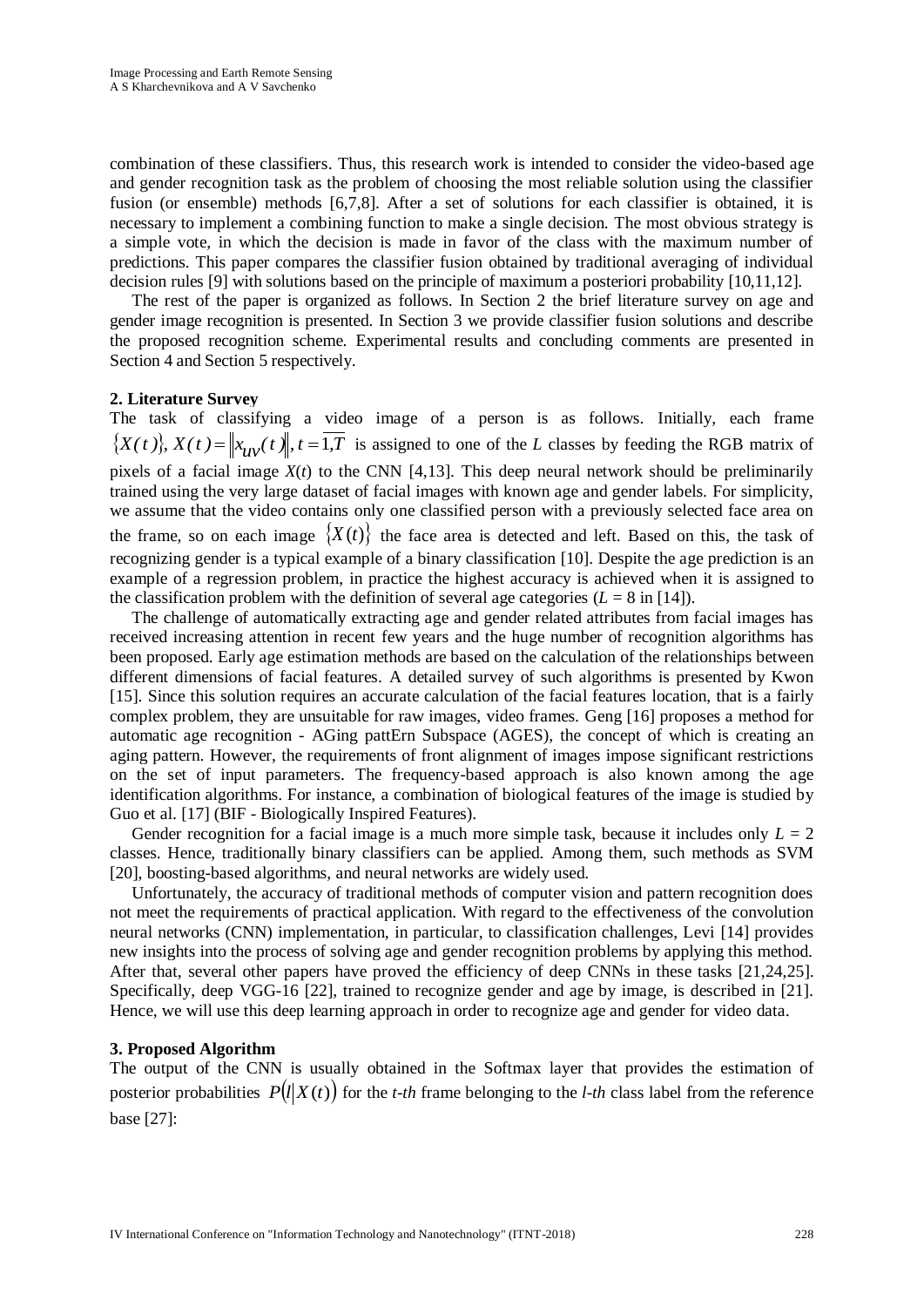$$
P(l|X(t)) = \text{softmax}_{z_i}(t) = \frac{\exp(z_i(t))}{\sum_{j=1}^{L} \exp(z_j(t))}, l = 1, 2, ..., L
$$
\n(1)

where  $z_i(t)$  is the output of the *l*-th neuron in the last (usually fully connected) layer of the neural network. The decision is made in favor of a class with a maximum a posteriori probability (MAP) (1).

Where  $z_i(t)$  is the captain of the *L* internet in the kind to secure the consistent of the learning  $F_i(t)$  ( $\frac{1}{2}$  *L* **Conference on the** *L* **<b>Conference of All Conference on the antitude of All Conference of All** Due to the influence of diverse factors such as unknown illumination, quick change of camera angle, low resolution of video camera, etc., making a decision based on the MAP approach for every frame is usually inaccurate. Therefore, we will use the fusion of decisions for individual frames to increase recognition accuracy. The review and analysis of publications in the field of data processing shows that the synthesis of classifier fusion is one of the most effective approaches to increasing the accuracy and stability of classification [24,26,27]. According to aggregation algorithms, several criteria are used, each of which is able to assign a class label after that general classification result is formed on the basis of some principle [8]. In the task of video recognition, firstly the traditional problem of automatic image recognition with CNN is solved for each incoming *X*(*t*) frame and then all individual solutions are combined into one common decision for a specific video recording. The most obvious approach is to use more complex algorithms for constructing classifier fusion based on algebraic methods [8, 26]. Most of these algorithms (such as weighted majority committee, bagging and boosting [10,28]) require a sufficient representative training sample. Unfortunately, in many image recognition cases, the existing database contains an insufficient number of standards for each class. In the present paper it is proposed to use known statistical methods of synthesis solutions [8] that do not require the test sample. So, we examine the following criteria [29, 11]:

1. *Simple voting*, in which each classifier votes on the class it predicts, and the class receiving the largest number of votes is the ensemble decision., in which the final decision is made in favor of the class [6, 11]:

$$
l^* = \underset{l=1, L}{\operatorname{argmax}} \sum_{t=1}^{T} \delta(l^*(t) - l)
$$
\n
$$
(2)
$$

*2. Arithmetical mean* of posterior probability estimates (1), i.e. the sum rule [6]:

$$
l^* = \underset{l=1, L}{\text{argmax}} \frac{1}{T} \sum_{t=1}^{T} P(l|X(t))
$$
\n(3)

3. If we follow the "naive" assumption about the independence of all frames [29], then the decision should be taken according to the *geometric mean* of posterior probabilities, or the product rule [6]:

$$
l^* = \underset{l=1, L}{\text{argmax}} \prod_{t=1}^T P(l|X(t)) = \underset{l=1, L}{\text{argmax}} \sum_{t=1}^T \log P(l|X(t))
$$
\n(4)

In addition, we recall that the age prediction task is an essential regression problem. Hence, in this case it is possible to compute an *expected value* (mathematical expectation):

$$
l^* = \sum_{l=1}^{L} P(l|X(t)) \cdot l \tag{5}
$$

The general data flow in the proposed video-based age and gender recognition system is presented in Fig. 1.

The first step implies supplying images from video camera to the input of the system. Isolated frames are selected from the video stream with a fixed frequency (about 10-20 times per second) in the frame selection block. Then it is important to fix and leave only the face area that is performed in the corresponding block. Face detection is conducted using the cascade method of Viola-Jones and the Haar features from the OpenCV library [31]. To speed up the work, known procedures for tracking a person identified in previous frames can be used [30,35].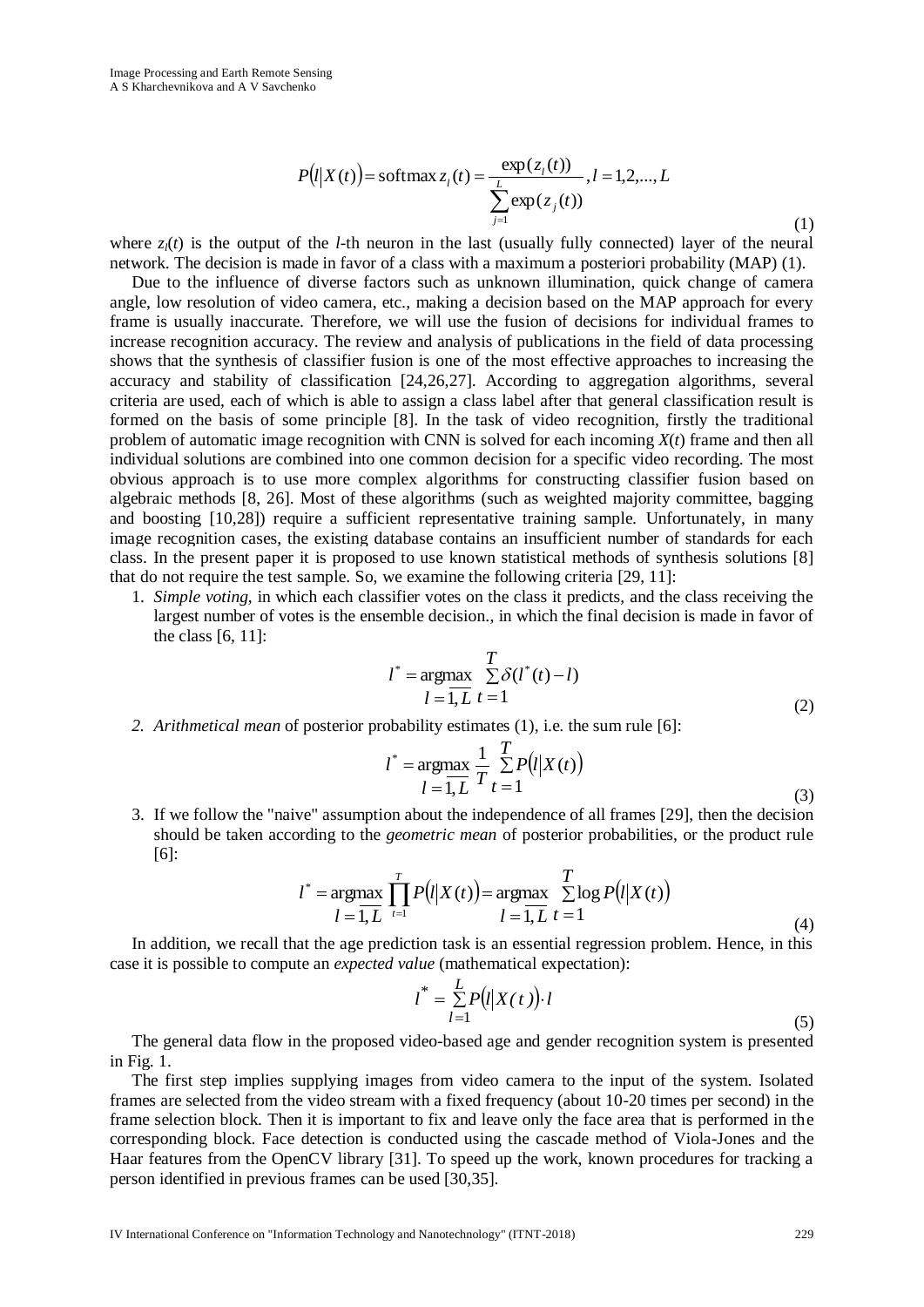

**Figure 1.** Proposed data flow.

At the next stage all the received images of persons on one frame are reduced to a single scale. In addition, often the subtraction of the mean image (*Image mean subtraction*) from each face image is applied [14]. The next step is supposed to provide the recognition of each frame, where the CNN is used. As the result, the estimates of posterior probabilities are obtained from the *softmax* layer (1). Recognition is performed using the model the Tensorflow library functionality. Based on the data that is the output of the classifier fusion block (2)-(4), a final recognition solution is implemented in favor of the corresponding class.

### **4. Experimental results**

The experimental study of the proposed age/gender recognition algorithm scheme (Fig. 1) implementation is carried out in IDE Pycharm using "Python 3.6". The characteristics of the machine: Intel Core i5-2400 CPU, 64-bit operating system Windows 7, with video card NVIDIA GeForce GT 440. The described approach taking into account the experimental results is also implemented on Android platform. The user interface of this application is presented in (Fig. 2).



**Figure 2.** GUI of the proposed system.

According to the provided GUI the main part of the screen is designed to display video. There also is a text field to demonstrate the recognition and aggregation solution results in real time mode. By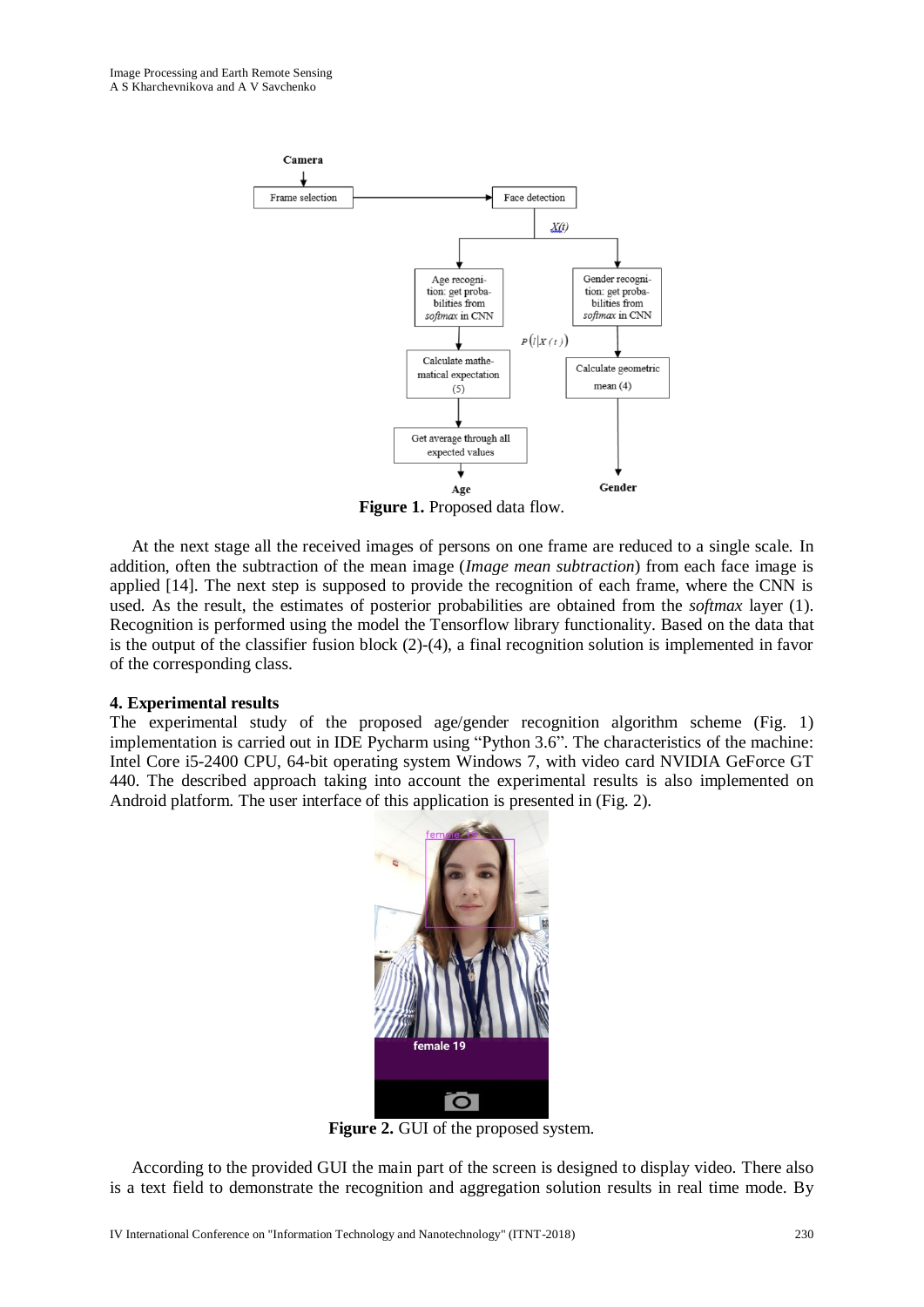default it is defined as "No face detected", this indicates that the face has not been detected. Otherwise, the gender and age of the person on the frame are displayed.

The choice of datasets for recognition accuracy and performance testing is an inherently challenging problem. The reason for this is that just the limited number of databases provides such personal information as age, gender or both about a person on an image. Furthermore the video-based approach is considered in this work. In this case the databases that are used to train and test described CNNs architectures could not be applied. Hence, in this research testing the accuracy of recognition is conducted using the facial datasets IARPA Janus Benchmark A (IJB-A) [31], Indian Movie [32], EURECOM Kinect [33] and EmotiW2018[30], which gender and age information is available for, and the video frames of a single track are stored. The first dataset consists of 2,043 videos, where only the gender information is available. The data distribution for this dataset is presented in Fig 3a.

The next database is a collection of video frames assembled from Indian films. In total there are about 332 different videos and 34,512 frames of one hundred Indian actors, whose age is divided into four categories:"Child", "Young", "Middle" and "Old". In this example, the verbal description of age is replaced by provided specific age intervals: 1-12, 13-30, 31-50, 50+ respectively. In the following experiments the intersections of the recognition results at the given intervals will be estimated. The data distribution for the dataset can be found in Fig. 3b. The Kinect dataset contains 104 videos with 52 people (14 women and 38 men). The database provides information about the gender and the year of birth that simplifies the estimation of age (Fig. 3c). The EmotiW2018 database is a collection of videos taken from various films and serials. When implementing the algorithm, age is considered in the range with addition and subtraction of 5 years, since it is necessary to identify the accuracy of the intersection with the recognized age interval. The gender of the actor on the video is provided, as well as his age. In total, the database consists of 1,165 videos. Since this dataset does not contain the final video images but video files, it became necessary to split the video into frames and subsequently detect the face area. Information about data in EmotiW2018 is presented in Fig. 3d.



**Figure 3.** Data distribution in experimental datasets.

We compare two publicly available CNNs architectures: Age net and Gender net models [14] and deep VGG-16 [22] neural network trained for age/gender prediction [21]. Moreover, we implement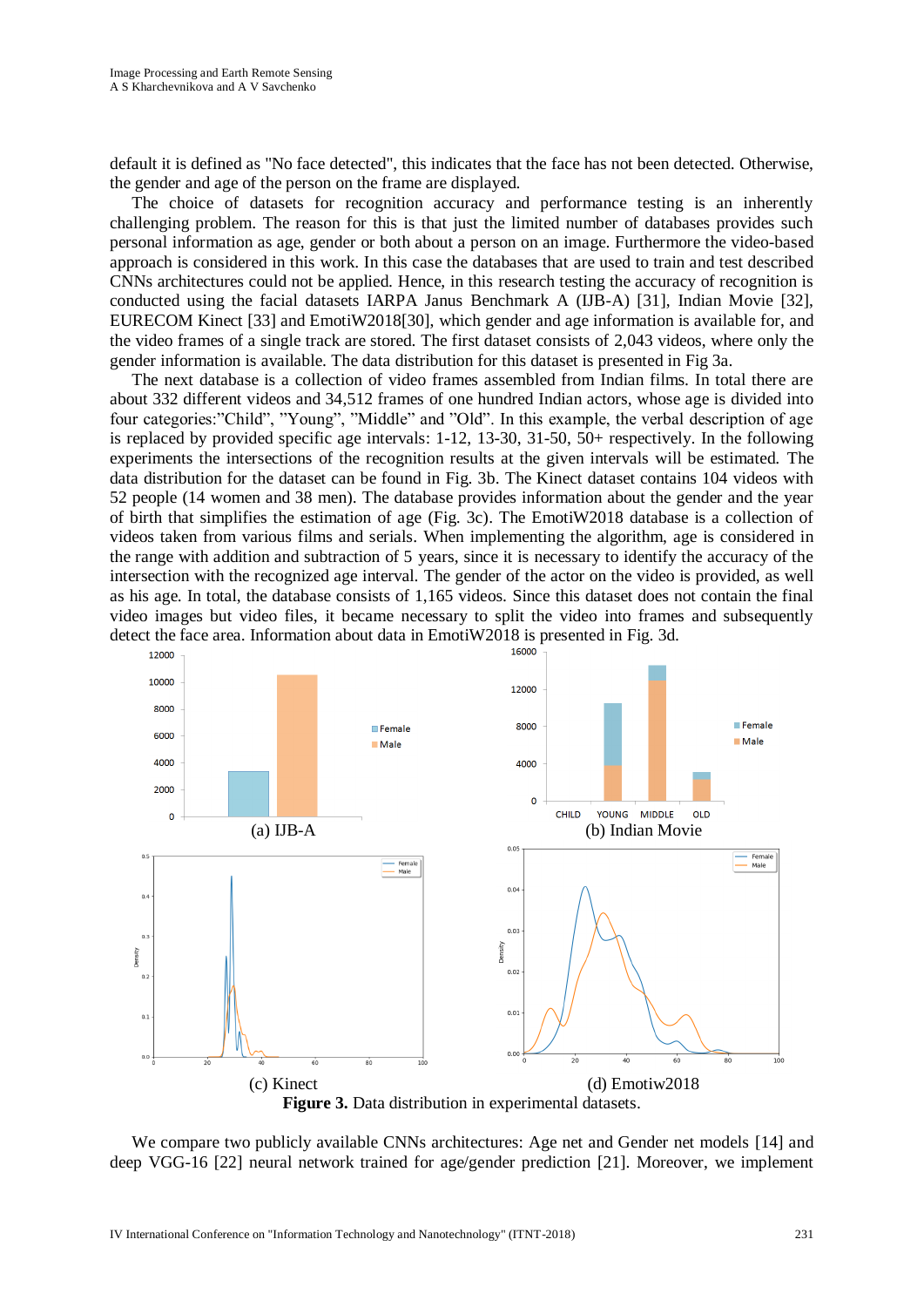image normalization techniques, namely, mean image subtraction to cope with illumination effects, low camera resolution, etc.

First of all, average inference time of individual CNNs for testing machine on Android platform is presented in Table 1. The best results are shown in bold.

| Twore 1, 11, erage inference three and models since. |            |           |  |  |  |  |
|------------------------------------------------------|------------|-----------|--|--|--|--|
|                                                      | Time (sec) | Size (MB) |  |  |  |  |
| Gender/Age net                                       | 1.076      | 43.55     |  |  |  |  |
| VGG-16                                               | 273        | 513.75    |  |  |  |  |
|                                                      |            |           |  |  |  |  |

**Table 1.** Average inference time and models' size.

As expected, the most resource-intensive model is deep vgg16, which occupies almost 10 times more memory space than the Gender/Age nets. This fact imposes significant restrictions on the storage of such architecture, as well as on the recognition speed. It took about four minutes to make a decision for one frame using the vgg16 model.

Evaluation of the CNN quality and aggregation algorithms is carried out with the help of accuracy metric, since the problem of gender determination is a classic example of binary classification, and age recognition is considered to the investigation of several intervals-the multiclass classification. Accuracy is the proportion of correct algorithm responses.

In this paper, all proposed classifier solution methods are compared with the traditional recognition solution for each frame (2). Next, to visualize the results, we introduce the following abbreviations for discussed aggregation techniques:

**FBF** – *frame by frame* (2).

**SV** – *simple voting* (3).

**SR** – *sum rule* (4).

**PR** – *product rule* (5).

**ME** – *mathematical expectation* (6).

The comparison of CNN architectures and classifier fusion algorithms for gender task is presented in Table 2. The best results are in bold**.**

| <b>Table 2.</b> Gender recognition accuracy (%). |            |                     |           |           |  |  |  |
|--------------------------------------------------|------------|---------------------|-----------|-----------|--|--|--|
|                                                  | <b>FBF</b> | $S_{V}$             | <b>SR</b> | <b>PR</b> |  |  |  |
|                                                  | $IJB-a$    |                     |           |           |  |  |  |
| Gender net                                       | 51         | 60                  | 59        | 59        |  |  |  |
| $VGG-16$                                         | 72         | 81                  | 81        | 82        |  |  |  |
|                                                  | Kinect     |                     |           |           |  |  |  |
| Gender_net                                       | 55         | 73                  | 75        | 77        |  |  |  |
| $VGG-16$                                         | 69         | 84                  | 84        | 84        |  |  |  |
|                                                  |            | <b>Indian Movie</b> |           |           |  |  |  |
| Gender net                                       | 61         | 71                  | 72        | 75        |  |  |  |
| $VGG-16$                                         | 75         | 81                  | 87        | 88        |  |  |  |
|                                                  | EmotiW2018 |                     |           |           |  |  |  |
| Gender_net                                       | 72         | 75                  | 75        | 75        |  |  |  |
| $VGG-16$                                         | 71         | 78                  | 80        | 81        |  |  |  |

 $T$ 

Thus, based on the conducted experiments, it can be concluded that the classifier fusion implementation increases the accuracy of the gender recognition in comparison with the traditional approach. The difference is 3-10%. The product rule shows its efficiency among the aggregation algorithms almost in all cases. The deep Vgg16 is more accurate than Gender net. For instance, the difference between models is considered to be about 9% for Kinect dataset.

Age recognition results are provided in Table 3.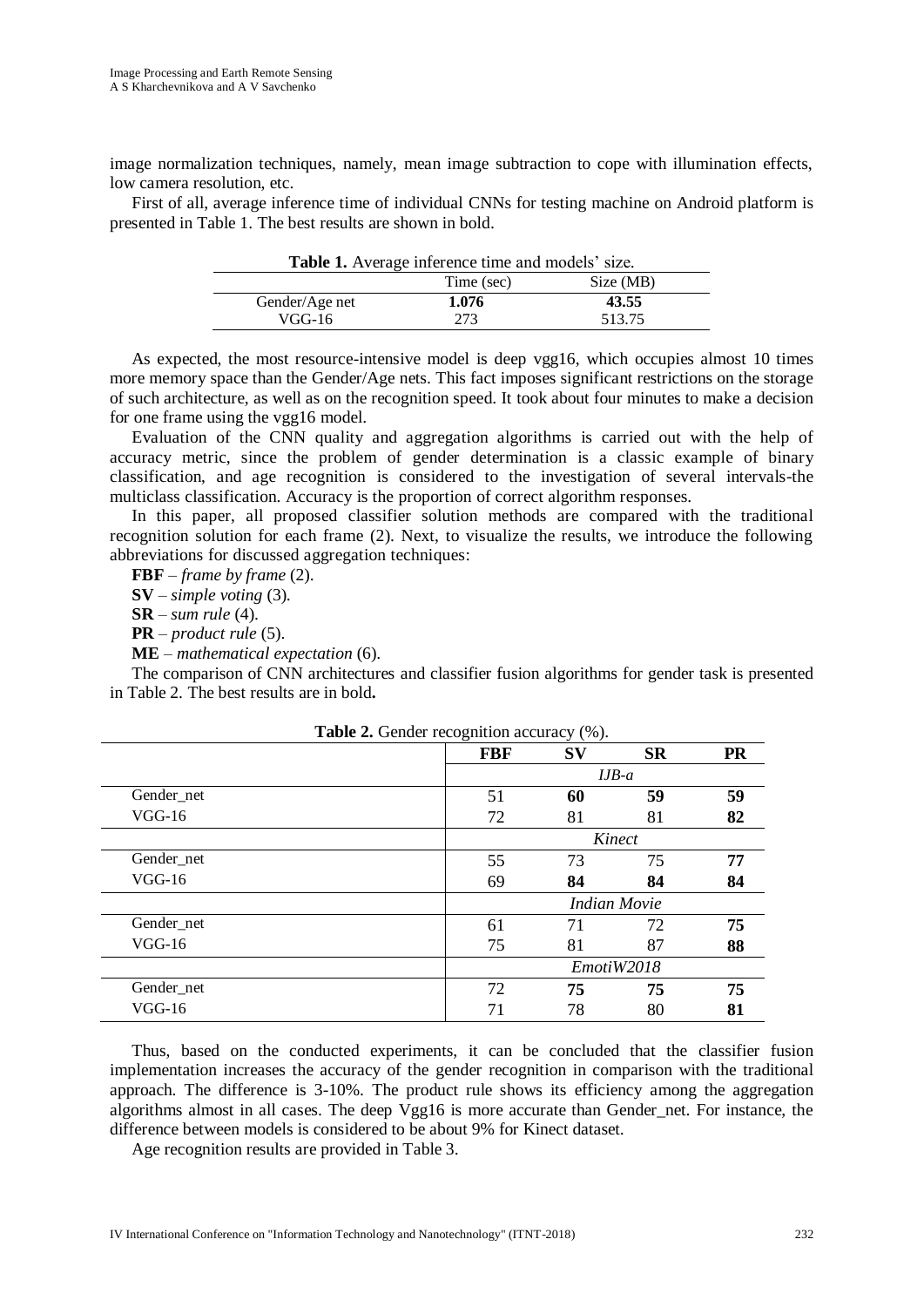|          | <b>FBF</b>          | <b>SV</b> | <b>SR</b> | PR | MЕ |  |  |
|----------|---------------------|-----------|-----------|----|----|--|--|
|          |                     | Kinect    |           |    |    |  |  |
| Age_net  | 52                  | 41        | 43        | 45 | 69 |  |  |
| $VGG-16$ | 58                  | 60        | 66        | 71 | 71 |  |  |
|          | <b>Indian Movie</b> |           |           |    |    |  |  |
| Age_net  | 56                  | 68        | 45        | 48 | 32 |  |  |
| $VGG-16$ | 38                  | 29        | 29        | 29 | 54 |  |  |
|          | EmotiW2018          |           |           |    |    |  |  |
| Age_net  | 26                  | 27        | 27        | 27 | 30 |  |  |
| $VGG-16$ | 47                  | 47        | 48        | 48 | 52 |  |  |

**Table 3.** Age recognition accuracy (%).

The estimation of the mathematical expectation (5) has shown the effectiveness in determining the age in most cases. Thus, it could be noticed that the VGG-16 architecture is ahead of Gender net and Age net models for the age accuracy. Here we have a general trade-off between performance and accuracy. The low accuracy of age recognition can be due to the complexity of the problem as a whole, since this biometric characteristic depends on many factors and cannot always be uniquely determined.

### **5. Conclusion**

The video-based age and gender recognition algorithm with the implementation of the classifier committees is proposed in this work. The experimental results have demonstrated the increase of recognition accuracy of the proposed algorithm when compared to traditional simple voting decision. The method of finding the geometric mean (product rule) with normalization of the input video images is the most accurate in gender classification task. At the same time, the most accurate age prediction is achieved with the computation of the expected value. We have presented the results of comparing the following CNN architectures: Age net and Gender net [14] and VGG-16 [22] trained for age and gender prediction. Eventually, the accuracy of the VGG-16 architecture is about 10-20% higher for the gender recognition and age prediction than Age and Gender net models. However, the inference time of the VGG-16 is 4-9 times lower. A limiting factor of VGG-16 practical usage has been overcome with optimization techniques [1,26,33,34]. As a result, a prototype of the age and gender recognition system (Fig. 1) for retail needs has been implemented in the Android application (Fig. 2). The intuition is that this application can improve the efficiency of contextual advertising.

### **6. References**

- [1] Savchenko A 2016 *Search techniques in intelligent classification systems* (Springer International Publishing)
- [2] Chao W, Liu J and Ding J 2013 Facial age estimation based on label-sensitive learning and ageoriented regression *Pattern Recognition* **46** 628-641
- [3] Rybintsev A V, Konushin V S and Konushin A S 2015 Consecutive gender and age classification from facial images based on ranked local binary patterns *Computer Optics* **39(5)** 762-769 DOI: 10.18287/0134-2452-2015-39-5-762-769
- [4] Wang H, Wang Y and Cao Y, 2009 Video-based face recognition: A survey *World Academy of Science, Engineering and Technology, International Journal of Computer, Electrical, Automation, Control and Information Engineering* **3(12)** 2809-2818
- [5] Kalinovskii I A and Spitsyn V G 2016 Review and testing of frontal face detectors *Computer Optics* **40(1)** 99-111 DOI: 10.18287/2412-6179-2016-40-1-99-111
- [6] Kittler J and Alkoot F 2003 Sum versus vote fusion in multiple classifier systems *IEEE Transactions on Pattern Analysis and Machine Intelligence* **25** 110-115
- [7] Tresp V 2001 *Committee machines. Handbook for Neural Network Signal Processing* 135-151
- [8] Rudakov K 1999 On methods of optimization and monotonic correction in the algebraic approach to the problem of recognition *RAS Papers* 314-317 (in Russia)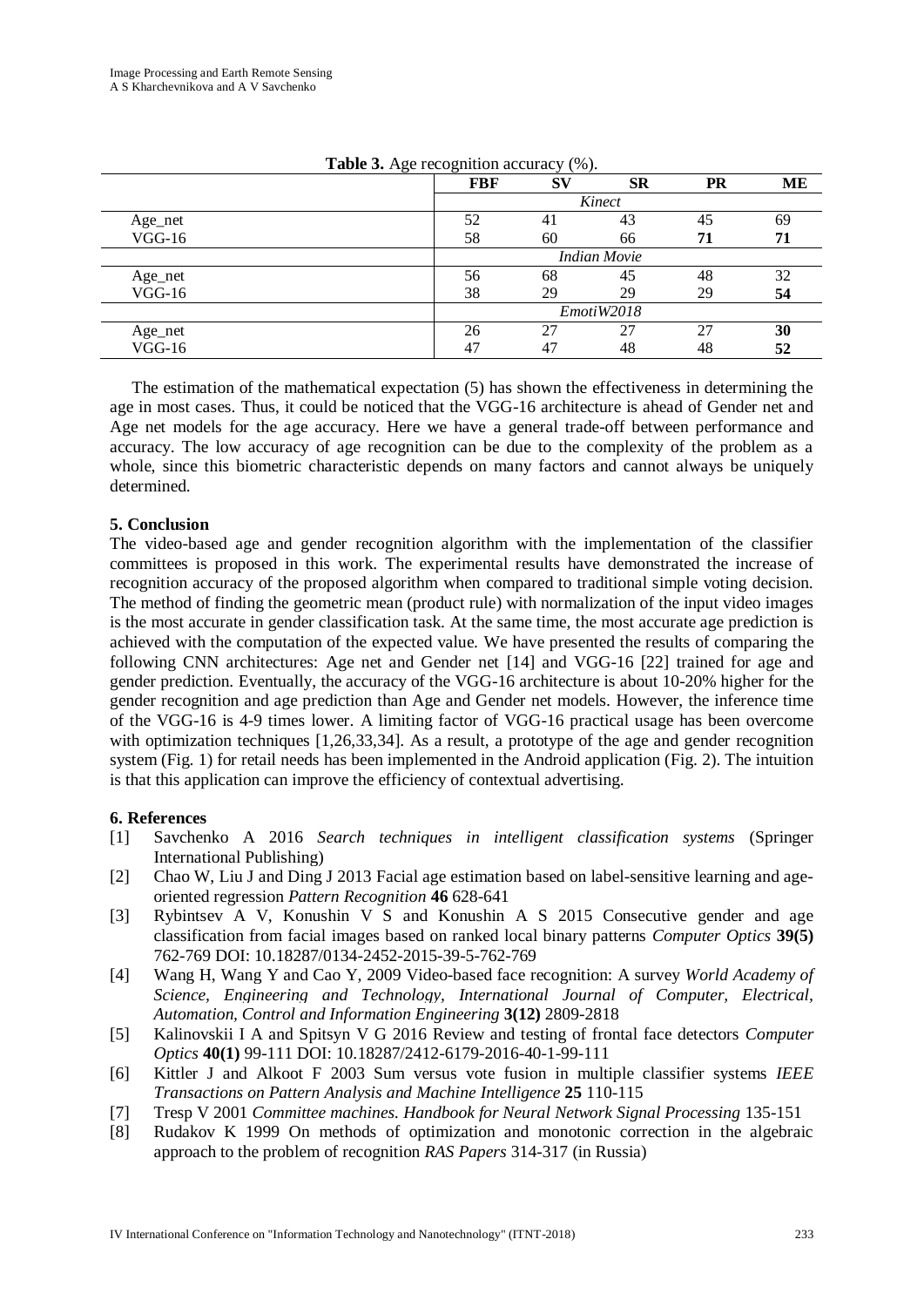- [9] Mazurov V 1990 *Method of committees in problems of optimization and classification* (Moscow: Science) p 248
- [10] Theodoridis S, Koutroumbas C 2009 *Pattern Recognition* (Elsevier Inc.) p 840
- [11] Savchenko A 2012 The choice of the parameters of the image recognition algorithm on the basis of the collective of decision rules and the principle of maximum a posteriori probability *Computer Optics* **36(1)** 117-124
- [12] Savchenko A 2012 Adaptive Video Image Recognition System Using a Committee Machine*, Optical Memory and Neural Networks (Information Optics)* **21** 219-226
- [13] Savchenko A V 2018 Trigonometric series in orthogonal expansions for density estimates of deep image features *Computer Optics* **42(1)** 149-158
- [14] Levi G and Hassner T 2015 Age and gender classification using convolutional neural networks *Proceedings of the IEEE Conference on Computer Vision and Pattern Recognition Workshops* 34-42
- [15] Kwon Y and da Vitoria Lobo N 1994 Age classification from facial images *Proceedings of the IEEE Conference on Computer Vision and Pattern Recognition* 762-767
- [16] Geng X 2006 Learning from facial aging patterns for automatic age estimation *Proceedings of the 14th ACM International Conference on Multimedia* 307-316
- [17] Guo G, Mu G and Fu Y 2009 Human age estimation using bio-inspired features *Proceedings of the IEEE Conference on Computer Vision and Pattern Recognition* 112-119
- [18] Choi S 2011 Age estimation using a hierarchical classifier based on global and local facial features *Pattern Recognition* **44(6)** 1262-1281
- [19] Makinen E, Raisamo R 2008 Evaluation of gender classification methods with automatically detected and aligned faces *IEEE Transactions on Pattern Analysis and Machines Intelligence* **30(3)** 541-547
- [20] Shan C 2012 Learning local binary patterns for gender classification on real-world face images *Pattern Recognition Letters* **33(4)** 431-437
- [21] Rothe R, Timofte R and Van L 2015 Deep expectation of apparent age from a single image *Proceedings of the IEEE International Conference on Computer Vision Workshops* 10-15
- [22] Simonyan K and Zisserman A 2014 Very deep convolutional networks for large-scale image recognition *Preprint arXiv:1409.1556*
- [23] Szegedy C 2015 Going deeper with convolutions *Proceedings of the IEEE Conference on Computer Vision and Pattern Recognition* 1-9
- [24] Krizhevsky A, Sutskever I and Hinton G 2012 ImageNet classification with deep convolutional neural networks *Advances in neural information processing systems* 1097-1105
- [25] Esmaeili M 2007 Creating of Multiple Classifier Systems by Fuzzy Decision Making in Human-Computer Interface Systems *Proceedings of the IEEE Conference on Fuzzy Systems* 1-7
- [26] Savchenko A 2002 Adaptive Video Image Recognition System Using a Committee Machine *Optical Memory and Neural Networks (Information Optics)* **21(4)** 219-226
- [27] Shan C 2010 Face recognition and retrieval in video *Video Search and Mining* 235-260
- [28] Lienhart R and Maydt J 2002 An extended set of Haar-like features for rapid object detection *Proceedings of the IEEE Conference on Image Processing* **1**
- [29] Dhall A, Joshi J, Sikka K, Goecke R and Sebe N 2015 The more the merrier: Analysing the affect of a group of people in images *Proceedings of the 11th IEEE International Conference and Workshops on Automatic Face and Gesture Recognition*
- [30] Klare B 2015 Pushing the frontiers of unconstrained face detection and recognition: IARPA Janus Benchmark A *Proceedings of the IEEE Conference on Computer Vision and Pattern Recognition*
- [31] *IMFDB dataset* (Access mode: [http://cvit.iiit.ac.in/projects/IMFDB/\)](http://cvit.iiit.ac.in/projects/IMFDB/)
- [32] *Eurecom Kinect dataset* (Access mode: [http://rgb-d.eurecom.fr/\)](http://rgb-d.eurecom.fr/)
- [33] Savchenko A 2017 Maximum-likelihood dissimilarities in image recognition with deep neural networks *Computer Optics* **41(3)** 422-430 DOI: 10.18287/2412-6179-2017-41-3-422-430
- [34] Rassadin A and Savchenko A 2017 Compressing deep convolutional neural networks in visual emotion recognition *CEUR Workshop Proceedings* **1901** 207-213